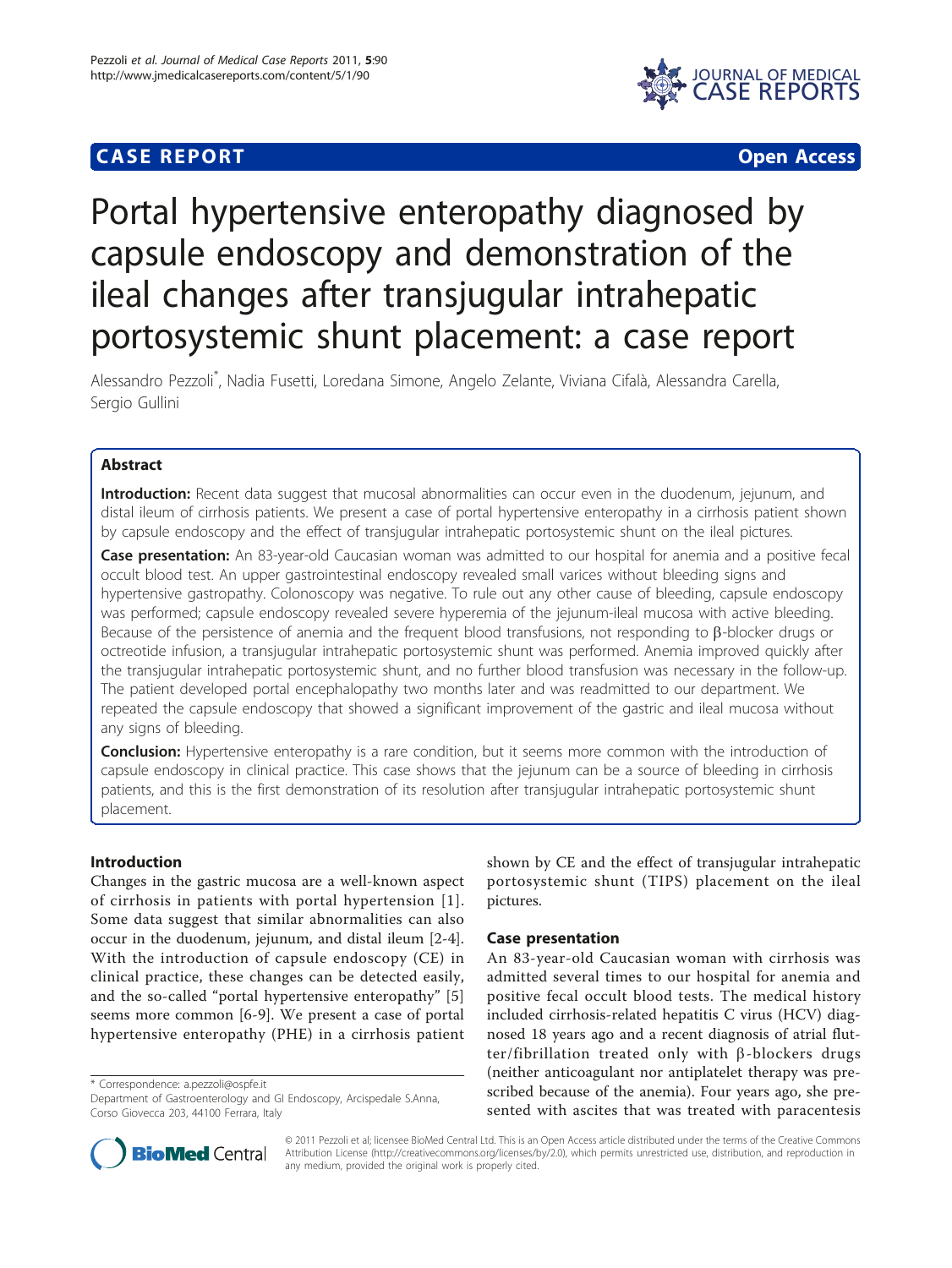and diuretic drugs. No other episodes of ascites were reported in the follow-up, but anemia was constantly present, and the patient underwent multiple blood transfusions. In two years, upper gastrointestinal (GI) endoscopy was performed three times, and this revealed esophageal varices (F2, according to NIEC classification [[10\]](#page-3-0)) without signs of bleeding. There was severe hypertensive gastropathy, but active bleeding or clots in the stomach were never observed. Colonoscopy was negative. We started therapy with  $\beta$ -blockers (40 mg/day at maximum dosage because of hypotension) first, and later with octreotide, without any significant effect on the anemia (mean hemoglobin level, 6 to 7 g/dl). To rule out any other cause of anemia, we performed a CE that showed severe portal hypertensive gastropathy (Figure 1) and diffuse erythema of the jejunum mucosa with melena and active oozing bleeding (Figure 2). Because of the persistent anemia that required frequent blood transfusions, we decided on a TIPS placement. During the procedure, the portosystemic pressure gradient was measured, showing a value of 13 mm Hg, After the TIPS, no other anemia or bleeding episodes were observed in the follow-up, and the hemoglobin level increased to 9 to 10 g/dl. Two months later, the patient was readmitted to our hospital for portal encephalopathy and jaundice. The initial laboratory results revealed the following: hemoglobin, 9.5 g/dl; hematocrit, 31%; serum urea nitrogen, 42 mmol/L; PT, 2.2INR; PLT. 70,000/mm<sup>3</sup>; bilirubin, 45 mg/dl (total, 30 mg/dl); blood ammonia level, 125 mg/dl.



We started therapy with lactulose, antibiotics, and fluids; moreover, we repeated the CE, which showed a dramatic improvement in the gastric (Figure 3) and jejunal picture without evidence of bleeding (Figure [4](#page-2-0)). The patient died 15 days later of liver failure, but the hemoglobin level remained stable for that time.



Figure 1 Portal hypertensive gastropathy: severe portal hypertensive gastropathy with minimal oozing.



Figure 3 Gastric pictures after transjugular intrahepatic portosystemic shunt (TIPS) placement. Mosaic pattern of the antrum without any bleeding signs.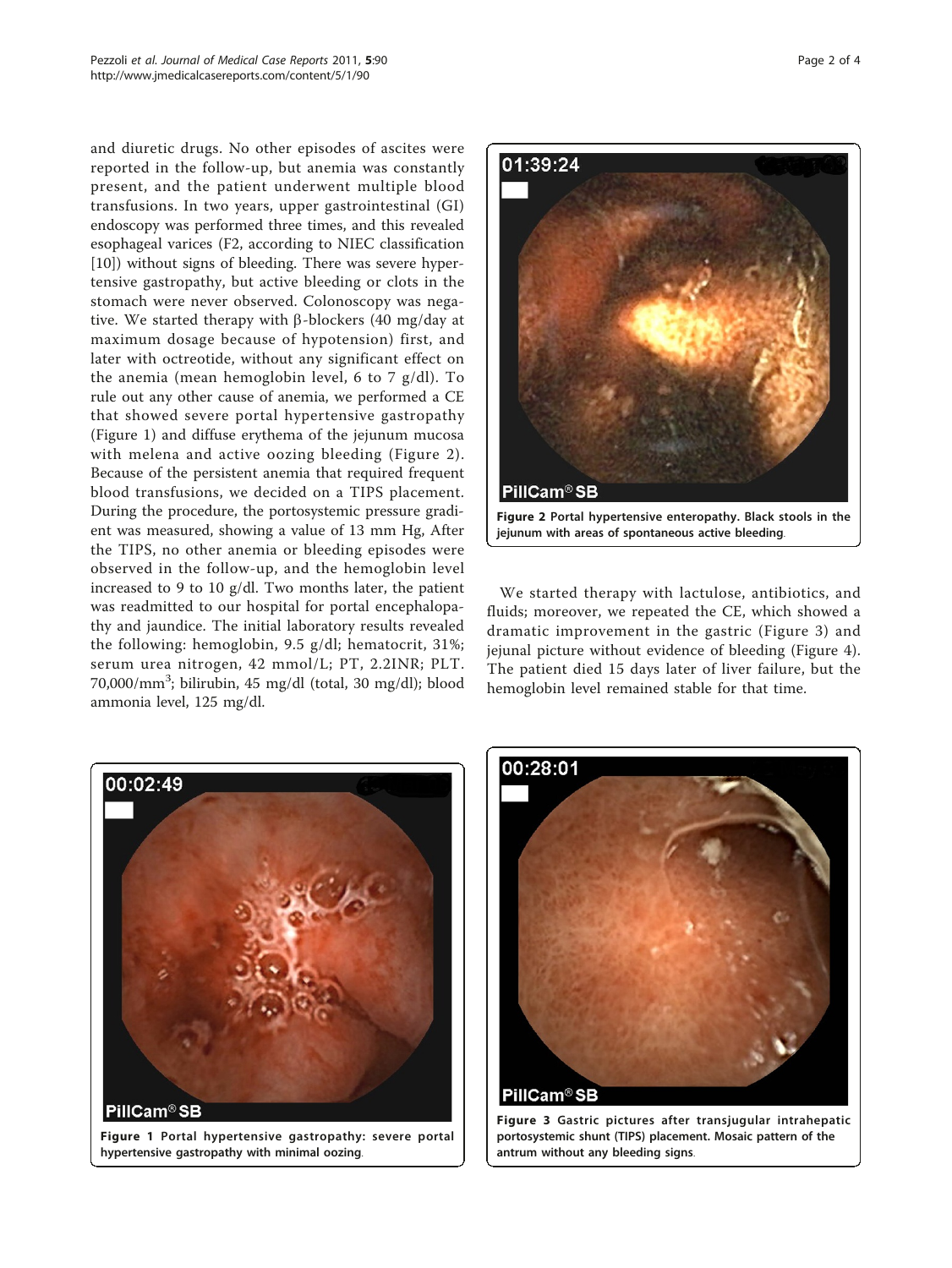<span id="page-2-0"></span>

portosystemic shunt (TIPS). Jejunal mucosa with minimal cherry-red spots without any bleeding signs.

## **Discussion**

In this case report, we describe the changes that occurred in the gastric and jejunal mucosa in a cirrhosis patient with portal hypertension with CE, and we report the positive effect of a TIPS placement. The clinical value and prevalence of PHE are not well known, but with the advent of CE, this entity seems more common, and some authors report a prevalence of more than 60% [[6-9](#page-3-0)].

These data confirm that the hemodynamic alteration of portal hypertension can produce relevant effects in the small bowel mucosa, similar to those found in the gastric mucosa.

De Palma et al. [\[6\]](#page-3-0) and Goulas et al. [[7\]](#page-3-0) observed that the frequency of the PHE increases with worsening of Child-Pugh class, but other authors have not found this correlation [\[8,9](#page-3-0)]. Moreover, active ileal bleeding has been observed in 5% to 10% of cirrhosis patients [[6,9](#page-3-0)]. Our patient had anemia as the main symptom; she had severe portal hypertension, although no variceal bleeding was observed, and the global liver function was satisfactory. In our patient, the anemia was due both to portal hypertensive gastropathy and to active bleeding observed in the jejunum by CE. The correlation between portal hypertensive gastropathy and PHE was also observed in a previous study [\[7](#page-3-0)].

A multicenter study, published in abstract form, reported the results of CE in cirrhosis patients with unexplained bleeding [[11\]](#page-3-0), stressing the usefulness of CE results in the management of patients with portal hypertension. Our patient was treated with  $\beta$ -blockers and octreotide, without any significant effect. A number of pharmacologic agents have been used in acute bleeding due to portal hypertensive gastropathy; nonselective  $\beta$ -blockers and octreotide have been found to be successful in a high percentage of cases, whereas vasopressin and omeprazole were not so effective. Few data are available regarding the management of chronic bleeding, and the use of  $\beta$ -blockers has shown minimal improvement in such patients [\[12\]](#page-3-0). The effect of drug therapy on PHE was reported in anecdotal cases only. Surgical shunt is another option in patients with severe portal hypertension, but we did not consider it for this patient because of the high operative risk and multiple co-morbidities. In our case, the CE finding has prompted us to consider TIPS placement to control bleeding. TIPS is a well-known technique to reduce portal hypertension and to control variceal bleeding [\[13\]](#page-3-0), but no data are available about its effect on jejunal mucosa in cases of PHE. The American Association for the Study of Liver Disease (AASLD) suggests TIPS as the preferred approach for prevention of recurrent bleeding in patients with ectopic varices [[14](#page-3-0)]. Our patient showed an improvement of anemia after TIPS, and we were able to show the beneficial effect of TIPS placement on mucosal damage. Unfortunately, the patient died about three months later but we know that the one-year survival after TIPS varies from 48% to 90%, according to the severity of the liver disease [\[15](#page-3-0)]. Nonetheless, this case shows that the decompression of the portal vein after TIPS placement had a positive effect, not only on esophageal varices and hypertensive gastropathy, but also on the duodenal-jejunal mucosa. To our knowledge, this is the first description of a significant improvement of PHE after TIPS placement documented by CE.

#### Conclusions

CE has made it possible to examine the small bowel mucosa directly and has allowed endoscopists to visualize the mucosal changes in cirrhosis patients with portal hypertension. This case underlines the fact that hemodynamic alterations of portal hypertension can produce relevant effects on the small-bowel mucosa. Therefore, we must bear in mind that the jejunum can also be a source of bleeding, and in cirrhosis patients with unexplained anemia, CE should be considered to optimize the treatment of portal hypertension.

### Consent

Written informed consent was obtained from the nextof-kin for publication of this manuscript and accompanying images. A copy of the written consent is available for review by the Editor-in-Chief of this journal